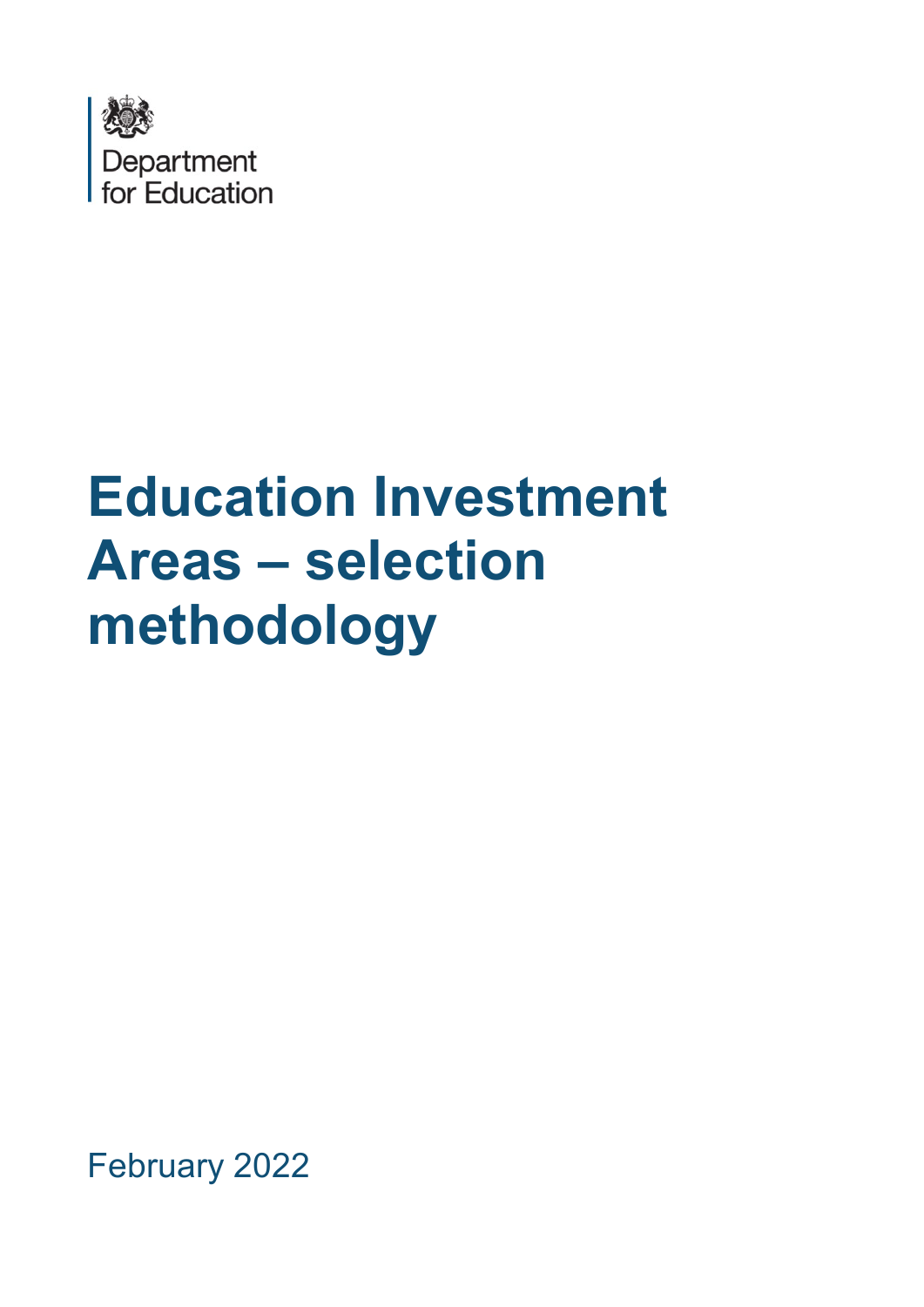# **Contents**

| Introduction and non-technical summary                               | $\mathbf{3}$   |
|----------------------------------------------------------------------|----------------|
| Defining areas with low outcomes at key stage 2 and key stage 4      | 4              |
| Outline of approach                                                  | $\overline{4}$ |
| Data sources                                                         | $\overline{4}$ |
| Accounting for local government changes                              | 6              |
| Calculating three-year average scores for each local authority       | 8              |
| Composite measure of KS2 and KS4 performance                         | 9              |
| Alignment with existing policy interventions                         | 10             |
| Defining areas currently targeted with existing policy interventions | 11             |
| <b>Final selection approach</b>                                      | 12             |
| Annex A - Local authorities selected as EIAs                         | 13             |
| Map of Education Investment Areas                                    | 14             |
| Annex B – Composite attainment score methodology diagram             | 15             |
| Annex C - Local authority district boundary changes                  | 16             |
| Annex D - Local authorities containing previous place-based policies | 17             |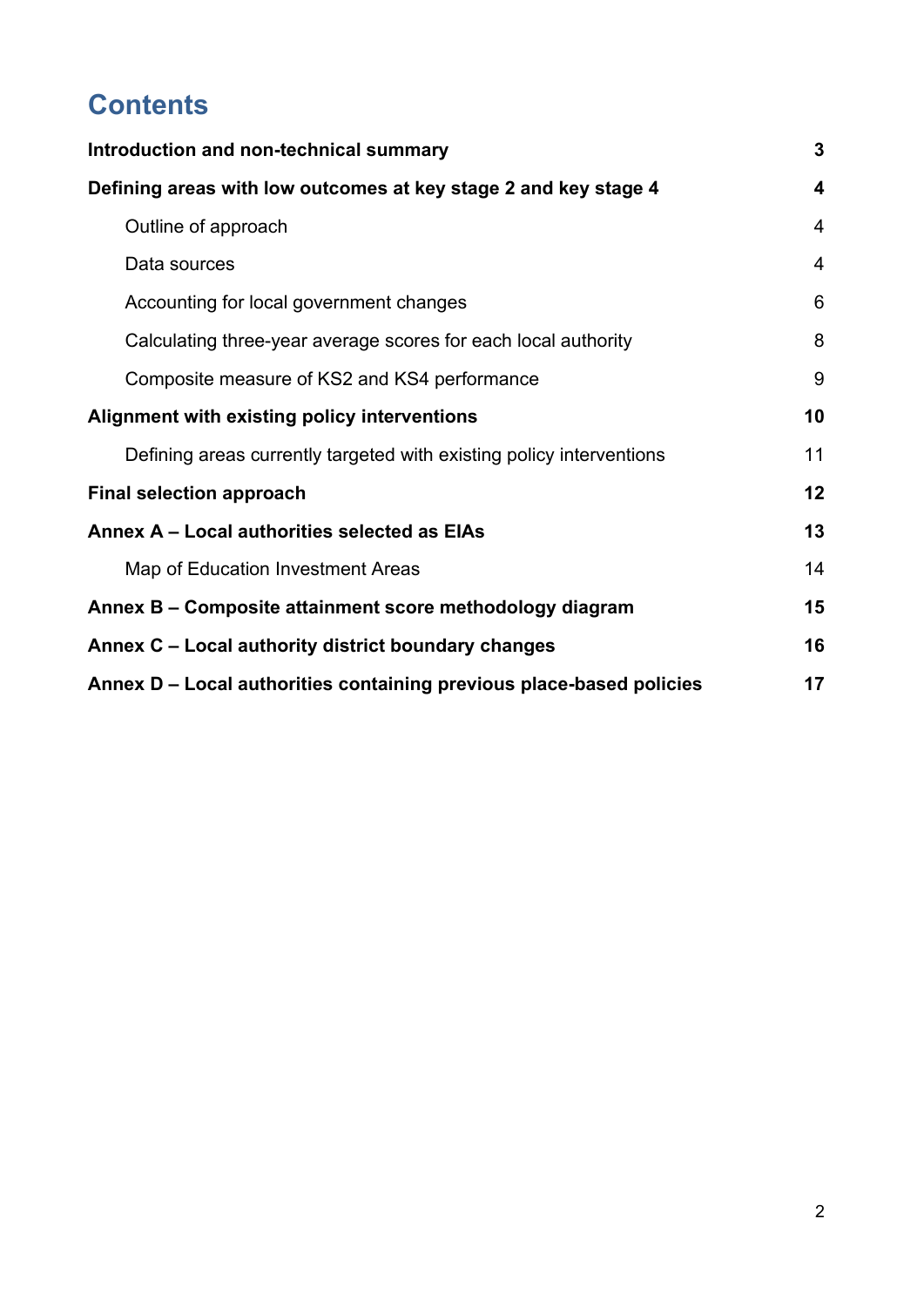# <span id="page-2-0"></span>**Introduction and non-technical summary**

HM Government has announced it will further drive school improvement in England by delivering a package of measures in new Education Investment Areas (EIAs). These areas cover the third of local authorities in England where educational outcomes are currently weakest and other local authorities containing existing place-based interventions.

The selection methodology is based on pupil outcomes at local authority level. Specifically, the approach selects areas where outcomes at the end of both key stage 2 (KS2) and key stage 4 (KS4) are lowest in order to target school improvement interventions in the parts of the country where performance at primary and secondary school is furthest behind. For KS2 performance, the selection methodology uses the proportion of pupils reaching the expected standard in all of reading, writing and maths in national curriculum assessments, while average Progress 8 score is the metric used for KS4 performance.

Pupil outcomes in any given local authority can change from year to year. To ensure that EIAs are focussed in areas with sustained low performance over time, the selection approach uses average performance data from the most recent three years of complete data (2017–2019) to select the parts of the country where outcomes have been consistently poorest in recent years. [1](#page-2-1)

In order to ensure that the department's approach to levelling up is consistent with existing policies to improve outcomes in specific places, any local authority which contains an existing Opportunity Area or one of the four specific areas previously identified as having the highest potential for rapid improvement is also selected as an  $FIA<sup>2</sup>$  $FIA<sup>2</sup>$  $FIA<sup>2</sup>$ 

The final list of the 55 local authorities that have been selected as EIAs is presented in Annex A alongside a map showing their geographical coverage.

The rest of this document outlines the technical details for the selection methodology used for EIAs, including the full calculations used to define areas with low outcomes at KS2 and KS4. All the data used to select EIAs are included in the accompanying statistical data tables to this paper.

<span id="page-2-1"></span><sup>1</sup> See page [4](#page-3-2) for more details on the data sources and time periods used for EIA selection

<span id="page-2-2"></span><sup>2</sup> See page [10](#page-9-0) for details on the alignment with EIAs and existing policy interventions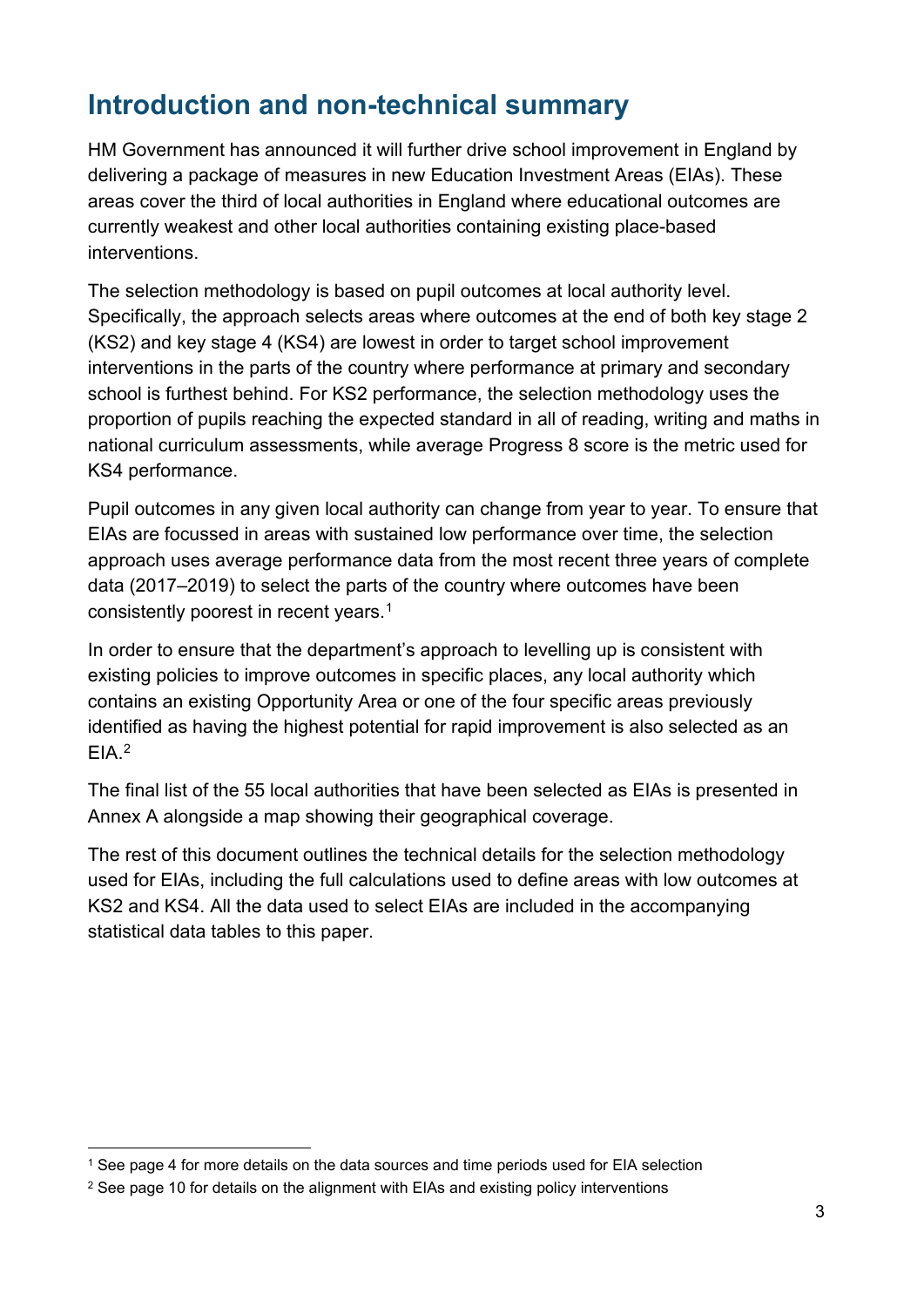# <span id="page-3-0"></span>**Defining areas with low outcomes at key stage 2 and key stage 4**

## <span id="page-3-1"></span>**Outline of approach**

To target school improvement interventions at the areas of the country where pupil outcomes are lowest, the selection methodology for EIAs is based on sustained low performance across both school phases, KS2 and KS4.

This approach collates several data sources to generate a composite measure of attainment across the three most recent years of data (2017, 2018 and 2019) for the proportion of pupils achieving the expected standard in reading, writing and maths at KS2, and average Progress 8 scores at KS4.

Each years' data, from each phase, is 'standardised' to ensure that the selection approach weights relative performance across all years equally. [3](#page-3-3) These standardised scores are then averaged across years to give an overall three-year standardised KS2 and KS4 score for each local authority. Finally, the KS2 and KS4 three-year standardised scores are themselves averaged to arrive at a single composite outcomes measure for each local authority – equally weighting KS2 and KS4, and each year's data.

Because of disruption to exams and assessments from the coronavirus (COVID-19) pandemic, the selection approach uses historic data from 2017 to 2019. However, changes to the structure of local government between 2017 and 2021 mean that the department's published data from 2017 to 2019 does not correspond perfectly with current local authority (LA) boundaries in 2021, which are used to select EIAs. However, local authority *districts* (LADs) which existed from 2017 to 2019 do align with 2021 LA boundaries. Therefore, the overall outcome scores for the KS2 and KS4 measures, mapped to current LAs, are derived from the scores of pupils in schools geographically located in the 2017–2019 LADs of which the 2021 LAs now consist.<sup>4</sup>

The following section outlines each step of this methodology in more detail which corresponds to the methodology diagram in Annex B.

## <span id="page-3-2"></span>**Data sources**

This analysis uses the most recent three years of attainment data from 2017 to 2019, to ensure that EIAs target areas of *sustained* underperformance and are not unduly affected by year-on-year volatility in LA-level attainment. Data from 2017 to 2019 is used because

<span id="page-3-3"></span><sup>&</sup>lt;sup>3</sup> See page [7](#page-7-0) for details of how the data has been standardised to compute a three-year average.

<span id="page-3-4"></span><sup>4</sup> See page [6](#page-5-0) for a detailed explanation of how boundary changes have been accounted for, and a worked example on the local government reorganisation in Northamptonshire. The Isles of Scilly and City of London are not included in this analysis and are deemed out of scope due to the very low number of pupils in those areas.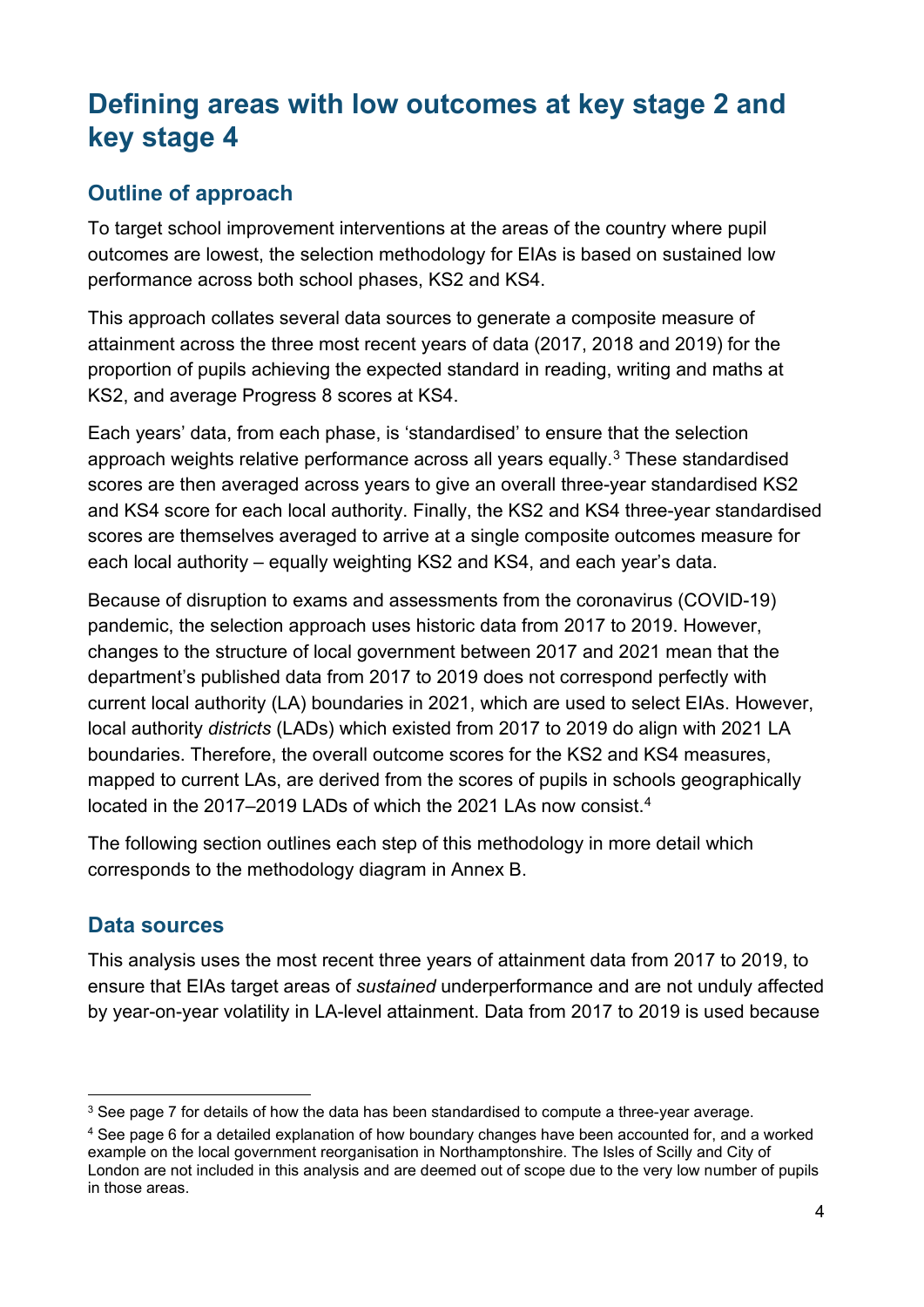KS2 attainment data has not been collected since 2019 due to the coronavirus (COVID-19) pandemic, making this the latest complete year of attainment data for KS2 and KS4.

Selection is based on educational performance of pupils in state-funded schools at both KS2 and KS4, as EIAs are intended to drive improvement in both primary and secondary schools. The outcomes of pupils at both phases in each LA are therefore relevant.

As outlined in detail in the next section, the analysis uses published LAD-level outcomes data, and maps this to 2021 LAD boundaries. The relative performance of each LAD in the published data (and therefore each LA) is based on the outcomes of pupils attending schools which are geographically located within the boundaries of that area. [5](#page-4-0)

## **KS2 outcomes**

The proportion of pupils reaching the expected standard in all of reading, writing and maths in national curriculum assessments is the KS2 attainment measure used in this analysis. Data for each year is taken from the following sources:

- [National curriculum assessments: key stage 2, 2019 \(revised\) Underlying data](https://assets.publishing.service.gov.uk/government/uploads/system/uploads/attachment_data/file/851781/Underlying_data.zip)  Table: ks2\_2019\_revised\_lad\_ud
- [Key stage 2 and multi-academy trust performance, 2018 \(revised\) Key stage 2](https://assets.publishing.service.gov.uk/government/uploads/system/uploads/attachment_data/file/774449/Key_stage_2_underlying_data.zip)  [underlying data](https://assets.publishing.service.gov.uk/government/uploads/system/uploads/attachment_data/file/774449/Key_stage_2_underlying_data.zip) – Table: 2018\_KS2\_SCHLOC\_CHAR\_UD\_2
- [National curriculum assessments: key stage 2, 2017 \(revised\) Underlying data:](https://assets.publishing.service.gov.uk/government/uploads/system/uploads/attachment_data/file/725214/UnderlyingData_Excel_SFR692017.zip)  [SFR69/2017](https://assets.publishing.service.gov.uk/government/uploads/system/uploads/attachment_data/file/725214/UnderlyingData_Excel_SFR692017.zip) – Table: SFR69\_2017\_KS2\_SCHLOC\_CHAR\_UD\_2

The proportion of pupils reaching the expected standard in reading, writing and maths is used as it one of the headline school accountability measures at KS2 and captures achievement across three broad subjects at primary school.

## **KS4 outcomes**

Progress 8 is the KS4 measure used in this analysis. Progress 8 aims to capture the progress pupils make from the end of primary school to the end of secondary school. It is a type of value-added measure, which means that pupils' results are compared to the actual achievements of other pupils with similar prior attainment. Data for each year is taken from the following sources:

- [Key stage 4 performance 2019 \(revised\)](https://assets.publishing.service.gov.uk/government/uploads/system/uploads/attachment_data/file/867045/2019_KS4_Revised_Pupil_Residency_and_school_location_data.xlsx)  Table: 2019 KS4 Revised Pupil Residency and school location data (KS4 LAD SL)
- [Key stage 4 and multi-academy trust performance 2018 \(revised\) Key stage 4](https://assets.publishing.service.gov.uk/government/uploads/system/uploads/attachment_data/file/806279/2018_KS4_underlying_data_updatedJune2019.zip)  [underlying data](https://assets.publishing.service.gov.uk/government/uploads/system/uploads/attachment_data/file/806279/2018_KS4_underlying_data_updatedJune2019.zip) - Table: 2018 LAD UD DISADVANTAGE

<span id="page-4-0"></span><sup>5</sup> For full details of which pupils are included in this measure, see the methodology for each year of attainment data [\(KS4 2019,](https://assets.publishing.service.gov.uk/government/uploads/system/uploads/attachment_data/file/863129/2019_KS4_Revised_Methodology.pdf) [KS4 2018,](https://assets.publishing.service.gov.uk/government/uploads/system/uploads/attachment_data/file/772862/2018_Key_stage_4_Methodology.pdf) [KS4 2017;](https://assets.publishing.service.gov.uk/government/uploads/system/uploads/attachment_data/file/676213/SFR01_2018_QualityandMethodology.pdf) [KS2 2019,](https://assets.publishing.service.gov.uk/government/uploads/system/uploads/attachment_data/file/862743/KS2_Revised_publication_Q_M_2019_.pdf) [KS2 2018,](https://assets.publishing.service.gov.uk/government/uploads/system/uploads/attachment_data/file/763949/Key_stage_2_methodology.pdf) [KS2 2017\)](https://assets.publishing.service.gov.uk/government/uploads/system/uploads/attachment_data/file/666960/SFR69_2017_Qualityandmethodology.pdf)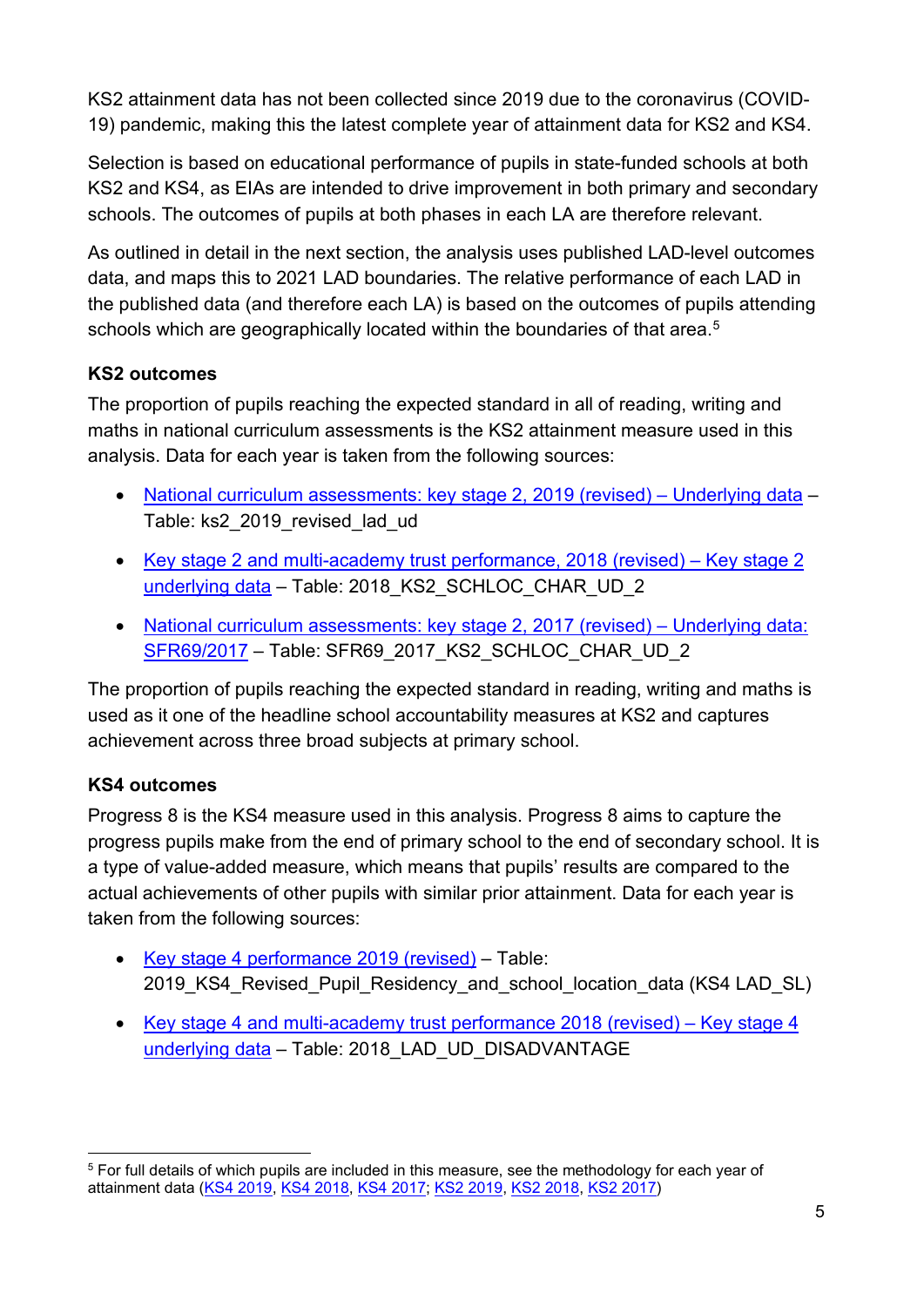• [Revised GCSE and equivalent results in England: 2016 to 2017 – Underlying local](https://assets.publishing.service.gov.uk/government/uploads/system/uploads/attachment_data/file/781031/2017_Underlying_LAD_Data_update.zip)  [authority district data](https://assets.publishing.service.gov.uk/government/uploads/system/uploads/attachment_data/file/781031/2017_Underlying_LAD_Data_update.zip) – Table: 2017\_LAD\_UD\_DISADVANTAGE

Progress 8 describes the performance of pupils at secondary school after accounting for prior attainment at KS2. Because Progress 8 only measures improvement made *after* KS2, it is an appropriate measure to combine with performance *up until* KS2 (in this case, the proportion of children achieving the expected standard in reading, writing and maths), to holistically measure outcomes in an area and ensure performance at primary school and secondary school are equally weighted in the final composite measure. $^6$  $^6$ 

## <span id="page-5-0"></span>**Accounting for local government changes**

Data on outcomes for the years 2017–2019 are not published in terms of 2021 local authority boundaries, and it is not possible to map historic LA-level data to current boundaries given that some LA boundaries have changed since 2019. Instead, this analysis calculates outcomes between 2017 and 2019 for each LA based on the published attainment data for the *underlying* local authority districts (LADs), which existed between 2017 and 2019, and now map geographically to the current LA's boundaries. In the vast majority of cases, the LA and LAD boundaries have not changed, but this step is necessary to ensure *every* current LA receives an overall composite score for KS2 and KS4 outcomes. The box [on page 7,](#page-6-0) below, outlines one example where this transformation has been necessary.

Published LAD outcomes data for each year from 2017 to 2019 is mapped to 2021 LAD boundaries using the lookup in Annex C. This is possible because no LADs have split during that period. Where two or more LADs have been merged, their total Progress 8 score and total number of eligible pupils are summed to create the relevant values for the new LAD. The same summation is done for the number of pupils reaching the expected standard in reading, writing and maths, and the number of pupils eligible.

This data for 2021 LADs is then aggregated to 2021 LAs.[7](#page-5-2) Where an LA comprises multiple LADs, the same process of summation of total attainment and eligible pupils is applied as for LAD merges. From this data, overall headline KS2 and KS4 outcome metrics can then be calculated at 2021 LA-level. Average Progress 8 in an LA is calculated by dividing total Progress 8 by the number of eligible pupils for the measure. The proportion of pupils reaching the expected standard in reading, writing and maths in an LA is calculated by dividing the total number of pupils meeting the expected standard by the total number of eligible pupils for the measure.

To create a final dataset for analysis, this calculation is repeated for every 2021 LA which contains at least two state-funded schools. [8](#page-5-3) As the programmes in EIAs will apply to

<span id="page-5-1"></span><sup>&</sup>lt;sup>6</sup> For more information on primary and secondary school performance measures, see DfE's quidance

<span id="page-5-2"></span><sup>7</sup> Using ONS (2021) – [Lower Tier Local Authority to Upper Tier Local Authority \(April 2021\) Lookup](https://geoportal.statistics.gov.uk/datasets/lower-tier-local-authority-to-upper-tier-local-authority-april-2021-lookup-in-england-and-wales/explore)

<span id="page-5-3"></span><sup>8</sup> Data on number of state-funded schools as at 1<sup>st</sup> September 2021, source: Get Information About **[Schools](https://www.get-information-schools.service.gov.uk/)**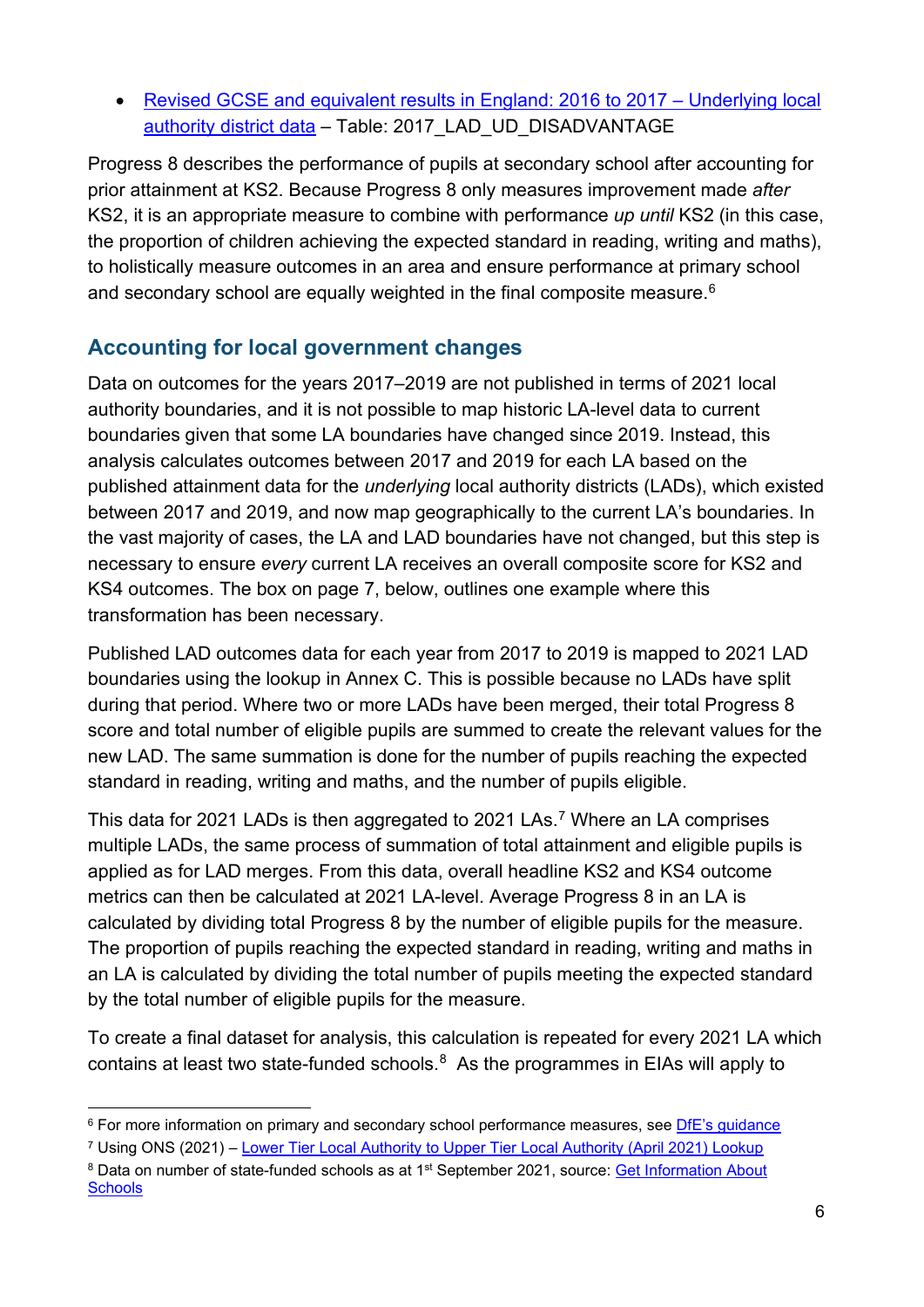schools with teacher supply challenges and, subject to consultation, schools with successive requires improvement Ofsted judgments; it is important to focus on LAs with high levels of need and a sufficient number of pupils and schools in scope.

#### <span id="page-6-0"></span>**Example: Northamptonshire local government reform**

From 1 April 2021, Northamptonshire County Council (an upper tier local authority) was split into two unitary authorities, North Northamptonshire and West Northamptonshire. Consequently, all data previously published by the department at local authority level from 2017 to 2019 is reported for the previous LA of Northamptonshire, rather than the two new LAs, North Northamptonshire and West Northamptonshire.

However, the now-abolished LADs that existed within Northamptonshire from the period 2017 to 2019 correspond to the new LA boundaries exactly. The North Northamptonshire unitary authority covers the abolished LADs of Corby, East Northamptonshire, Kettering and Wellingborough while the West Northamptonshire unitary authority covers the abolished LADs of Daventry, Northampton and South Northamptonshire. This is shown in the map in below.

Consequently, data from 2017 to 2019 at LAD level can be aggregated to generate scores for the performance of schools within the existing LA boundaries of North Northamptonshire and West Northamptonshire.

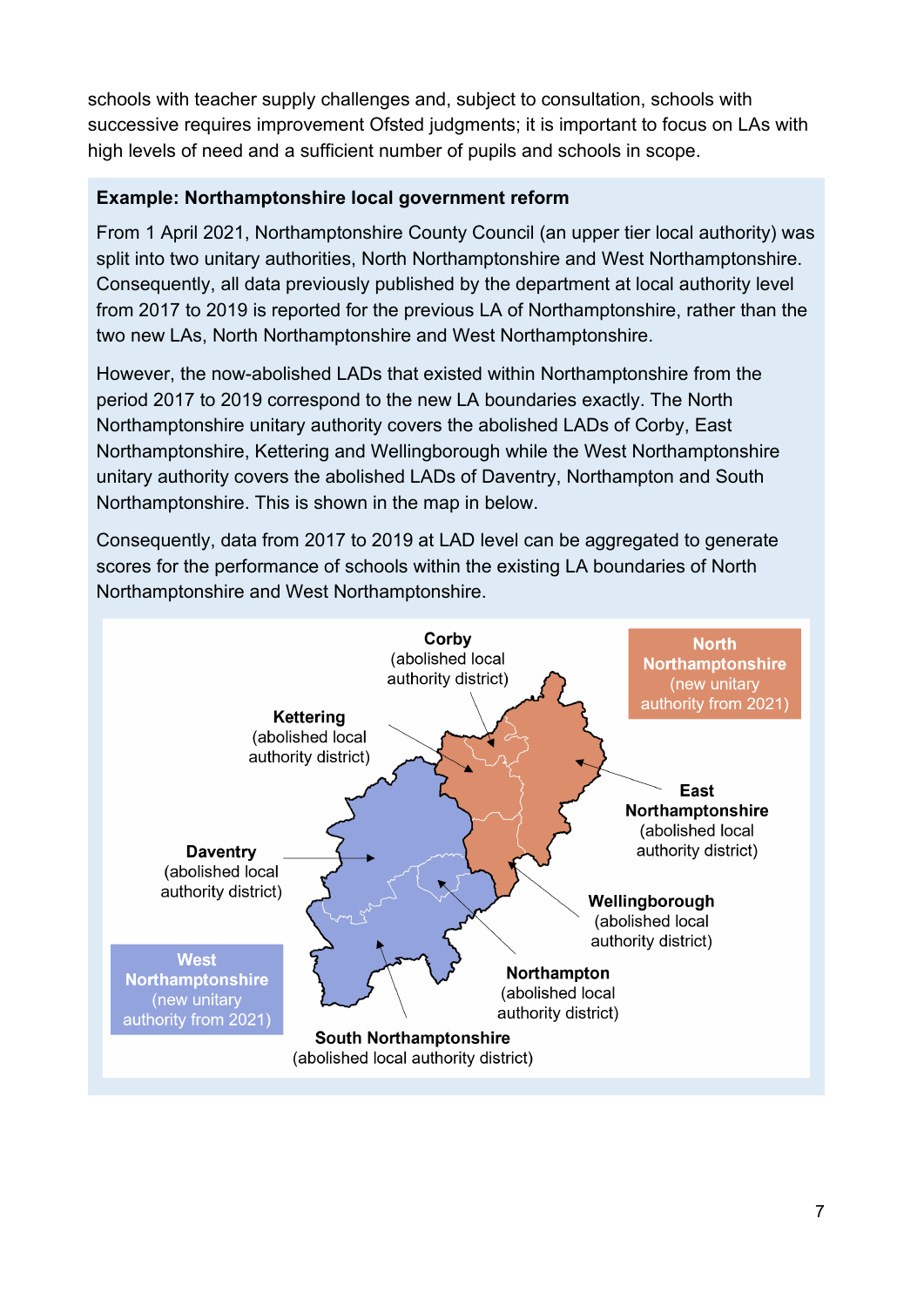## <span id="page-7-0"></span>**Calculating three-year average scores for each local authority**

After LAD level data from 2017 to 2019 is mapped to 2021 LA level, the next step in the selection methodology is to take averages across the three years of data.

However, it is not appropriate to simply take the average of Progress 8 scores over the three years of data, as it is designed as a relative 'within-year' measurement. As a result, combining the raw Progress 8 measure across three years would be of limited use and would not have a clear interpretation. Further, the distribution of scores at LA-level for both the KS2 and KS4 are not identical over the three years. To address this, the selection methodology focusses on the relative performance of each LA on each metric, compared to other LAs *in the same year*. Applying statistical standardisation allows yearon-year comparisons to be made about relative performance of LAs. Those which consistently perform worse than other LAs across KS2 and KS4 are selected as EIAs.

#### **Standardising scores**

Every LA is assigned a standardised score for each year, and for both KS2 and KS4 measures, by subtracting the mean score of all LAs in that year from its own score that year. This figure is then divided by the standard deviation of scores across all LAs in that year.

Formally, for both metrics, at KS2 and KS4, the following transformation is applied to generate a standardised score,  $z_{it}$ , for each local authority, i, for each year t:

$$
z_{i,t} = \frac{x_{i,t} - \mu_t}{\sigma_t}
$$

where:

- $x_{i,t}$  represents the score for local authority *i* in year *t* on a given metric,
- $\mu_t$  represents the mean score of all LAs on the metric in year t, and
- $\sigma_t$  represents the standard deviation of the metric across LAs in year t.

This provides a measure of relative performance for each LA that can be compared across years, while allowing for differences in the scale of variation between LAs in each year. Overall, statistical standardisation ensures that relative performance in each year is weighted equally in the final calculation.

#### **Calculating a three-year average**

For both the KS2 and KS4 metrics, standardised scores for each LA are then averaged, by taking the mean across three years, to generate two further metrics for each local authority:

- Standardised KS2 three-year average score
- Standardised KS4 three-year average score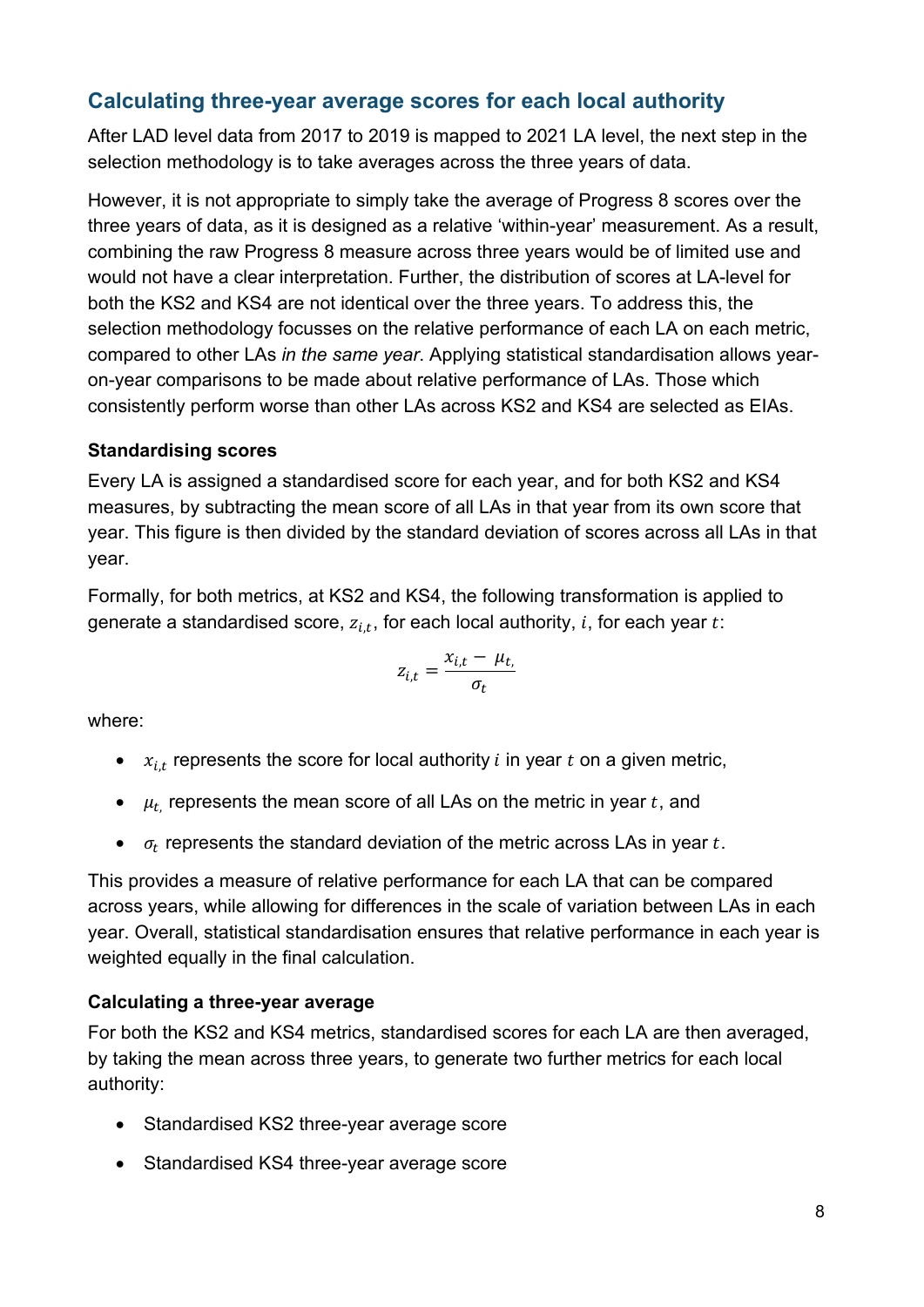These scores show the KS2 and KS4 performance of each LA over the three years relative to other LAs.

## <span id="page-8-0"></span>**Composite measure of KS2 and KS4 performance**

Finally, the two standardised three-year average scores (for KS2 and KS4) are combined into a single measure of relative performance.

This composite measure is simply the mean of these two standardised scores, ensuring that the overall selection criteria weights performance at the KS2 and KS4 equally.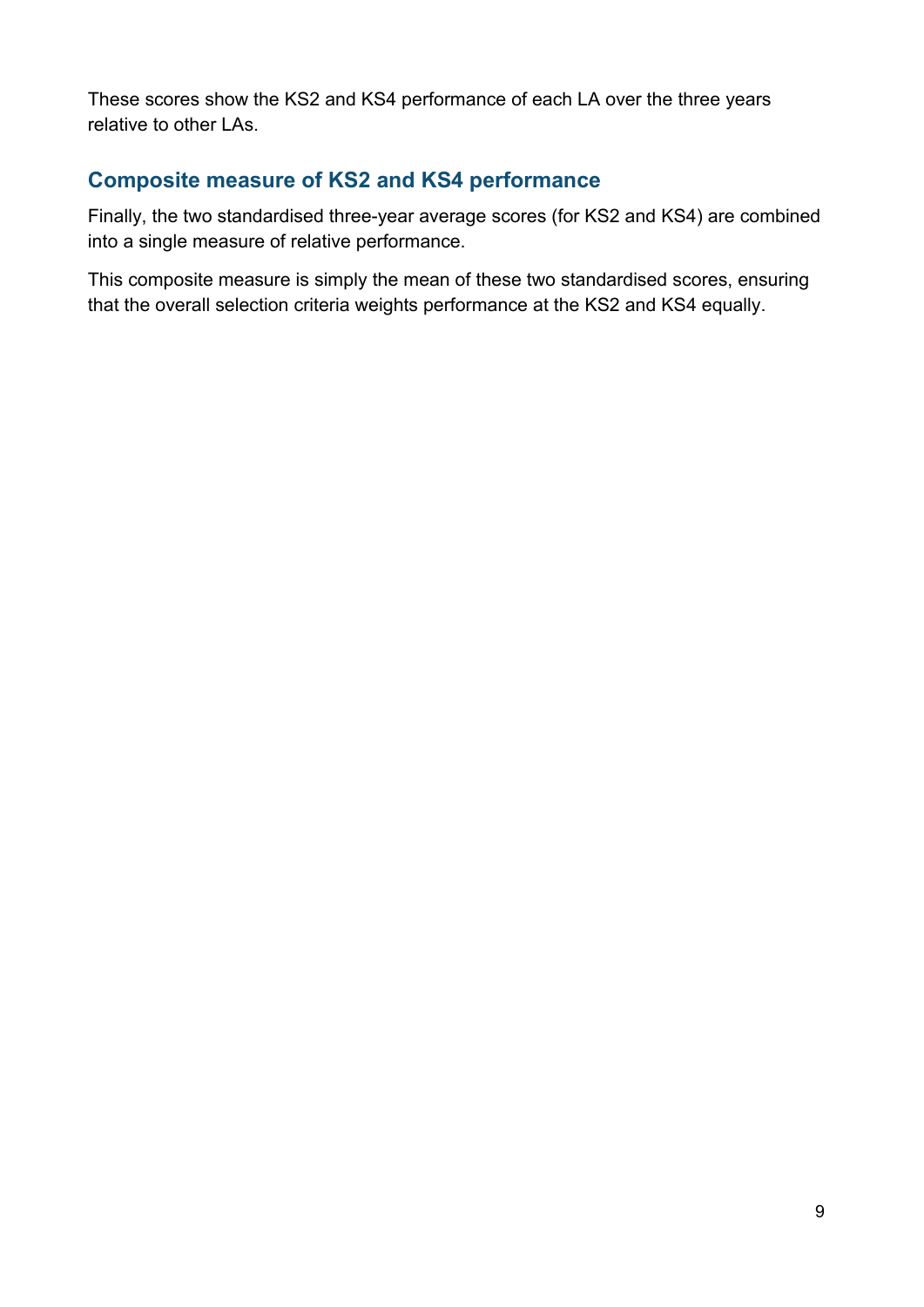# <span id="page-9-0"></span>**Alignment with existing policy interventions**

In order to ensure that the department's approach to levelling up is consistent with existing policies to improve outcomes in specific places, any LA which contains an existing Opportunity Area (OA) or is an area previously identified for additional school improvement support is also automatically included as an EIA. [9](#page-9-2) 

#### **Opportunity Areas**

The [Opportunity Areas \(OA\) programme](https://www.gov.uk/government/news/social-mobility-package-unveiled-by-education-secretary) was announced in October 2016. This is a place-based initiative focused on improving educational attainment and social mobility. Originally targeted on six areas, it was expanded to include six more areas in January 2017.

More detail on Opportunity Areas, including the [selection methodology and their original](https://www.gov.uk/government/publications/social-mobility-and-opportunity-areas)  [delivery plans,](https://www.gov.uk/government/publications/social-mobility-and-opportunity-areas) can be found on GOV.UK.

#### **Areas identified for additional school improvement support**

In May 2021, the government [announced new locally targeted initiatives](https://www.gov.uk/government/news/more-support-for-local-areas-to-drive-up-school-standards) investing £10 million to support four areas of the country: Plymouth, Ashfield & Mansfield, South Sefton & North Liverpool, and North Durham, City & Sedgefield.

The investment will provide intensive support in four areas of the country to increase the proportion of pupils in Good or Outstanding schools.

## <span id="page-9-1"></span>**Defining areas currently targeted with existing policy interventions**

Education Investment Areas are targeted at local authority level, but neither Opportunity Areas nor the areas previously identified in May 2021 for additional school improvement support correspond perfectly to upper-tier local authority boundaries. Six of the Opportunity Areas are local authority districts that sit within larger upper-tier local authorities, while the areas previously identified for additional school improvement support cover a range of geographical areas that do not always align with upper-tier local authority boundaries.

For both Opportunity Areas and the areas previously identified for additional school improvement support, any 2021 local authority which contains one of these place-based interventions is flagged, and automatically included as an EIA. Annex D contains a list of these upper-tier local authorities.

<span id="page-9-2"></span><sup>9</sup> Opportunity North East (ONE) is due to end in August 2022 as planned, and ONE areas are not automatically included as EIAs. Investment in the region will continue where it is most needed – six of the twelve North East local authorities are Education Investment Areas (County Durham, Darlington, Hartlepool, Middlesbrough, South Tyneside, and Sunderland).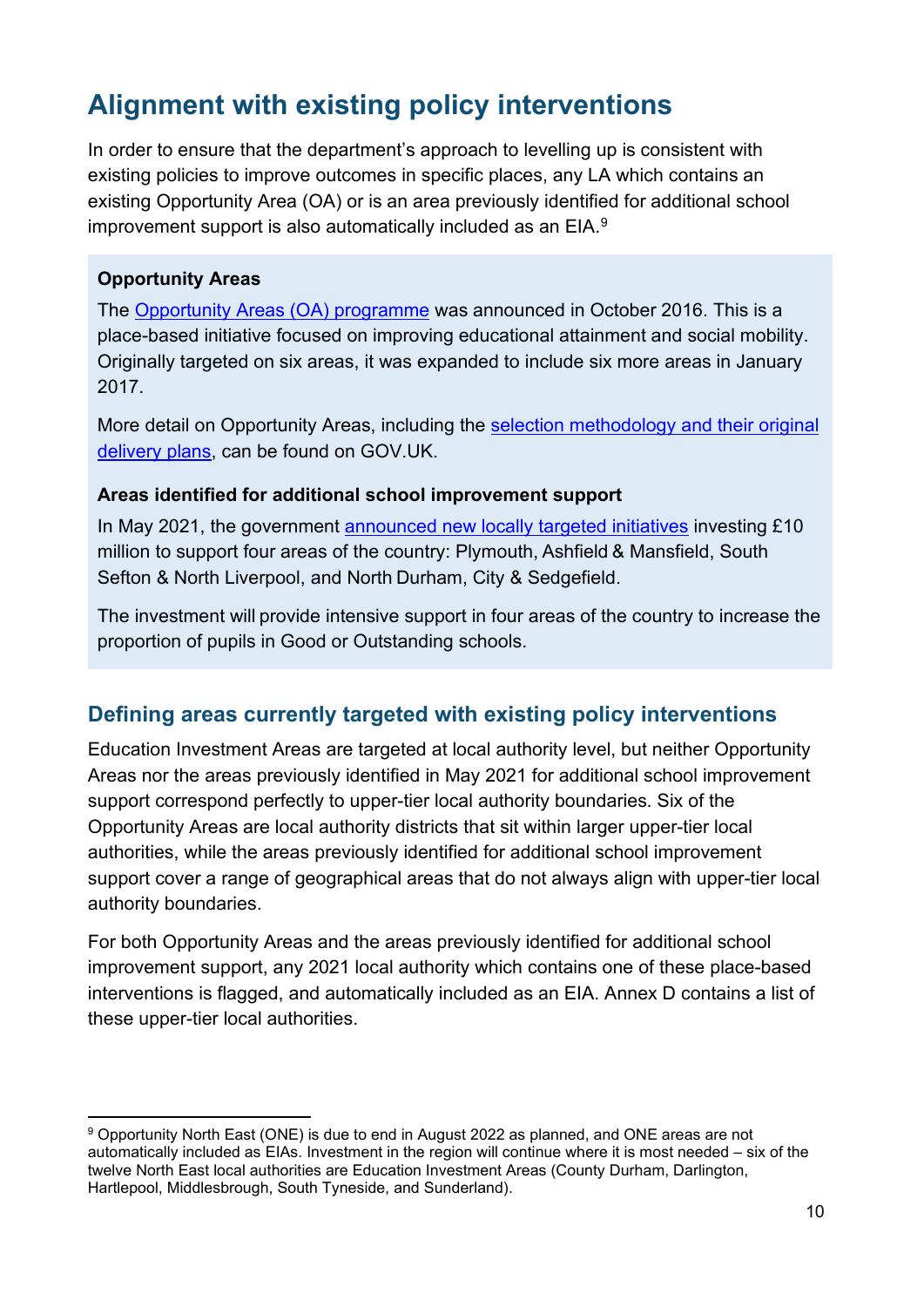# <span id="page-10-0"></span>**Final selection approach**

The final list of EIAs reflects a combination of third of LAs with the lowest outcomes and any other LAs containing an Opportunity Area or areas previously identified for additional school improvement support.

Formally, this means areas selected as EIAs are the local authorities which are either:

(i) in the bottom 50 ranked local authorities on the standardised KS2 and KS4 composite measure (see page [4,](#page-3-0) above);

**or**

(ii) contain an Opportunity Area or areas previously identified for additional school improvement support (see Annex D).<sup>[10](#page-10-1)</sup>

The full list of local authorities selected as Education Investment Areas is presented in Annex A.

<span id="page-10-1"></span><sup>10</sup> Note: 9 out of the 12 LAs containing OAs and 3 out of the 5 LAs containing areas previously identified for additional school improvement support are in the bottom 50 ranked LAs by standardised KS2 and KS4 composite attainment. Therefore, only 3 LAs containing OAs (Cambridgeshire, East Sussex and North Yorkshire) and 2 LAs containing areas previously identified for additional school improvement support (County Durham and Nottinghamshire) are selected *only* by virtue of containing those existing place-based programmes.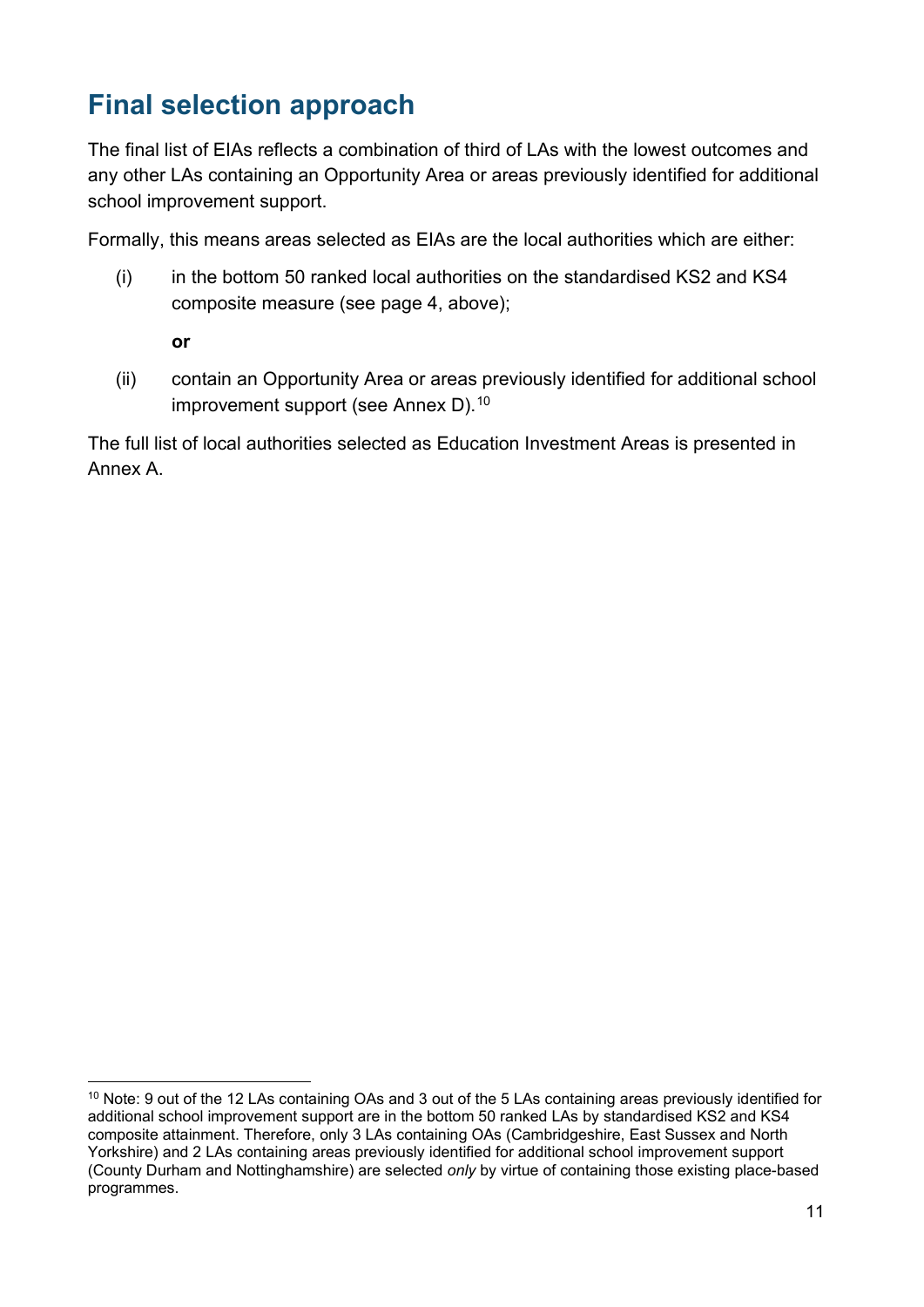# <span id="page-11-0"></span>**Annex A – Local authorities selected as EIAs**

The following local authorities have been selected as EIAs. EIAs which contain existing place-based initiatives are highlighted with the following colours and symbols:

- **Green\*** LAs containing Opportunity Areas
- **Blue†** LAs containing areas previously identified for additional school improvement support in Plymouth, Ashfield & Mansfield, South Sefton & North Liverpool, and North Durham, City & Sedgefield

| <b>Bedford</b>              | <b>Isle of Wight</b>          | <b>Rochdale</b>              |
|-----------------------------|-------------------------------|------------------------------|
| <b>Blackpool*</b>           | <b>Kirklees</b>               | <b>Rotherham</b>             |
| <b>Bolton</b>               | <b>Knowsley</b>               | <b>Salford</b>               |
| <b>Bradford*</b>            | <b>Leeds</b>                  | <b>Sandwell</b>              |
| <b>Bury</b>                 | Lincolnshire                  | Sefton <sup>t</sup>          |
| Cambridgeshire*             | Liverpool <sup>t</sup>        | Somerset*                    |
| <b>Central Bedfordshire</b> | Luton                         | <b>South Gloucestershire</b> |
| <b>Cornwall</b>             | <b>Manchester</b>             | <b>South Tyneside</b>        |
| County Durham <sup>t</sup>  | Middlesbrough                 | <b>St. Helens</b>            |
| Coventry                    | Norfolk*                      | Stoke-on-Trent*              |
| <b>Darlington</b>           | <b>North Northamptonshire</b> | Suffolk*                     |
| Derby*                      | <b>North Somerset</b>         | <b>Sunderland</b>            |
| <b>Derbyshire</b>           | North Yorkshire*              | <b>Swindon</b>               |
| Doncaster*                  | Nottingham                    | <b>Tameside</b>              |
| <b>Dorset</b>               | Nottinghamshire <sup>t</sup>  | Wakefield                    |
| <b>Dudley</b>               | Oldham*                       | <b>Walsall</b>               |
| East Sussex*                | Peterborough                  | <b>Wirral</b>                |
| <b>Halton</b>               | Plymouth <sup>†</sup>         |                              |
| <b>Hartlepool</b>           | <b>Portsmouth</b>             |                              |

Full data on all of the calculated measures at local authority level are presented in the accompanying data tables for EIAs and local authorities not selected to be EIAs.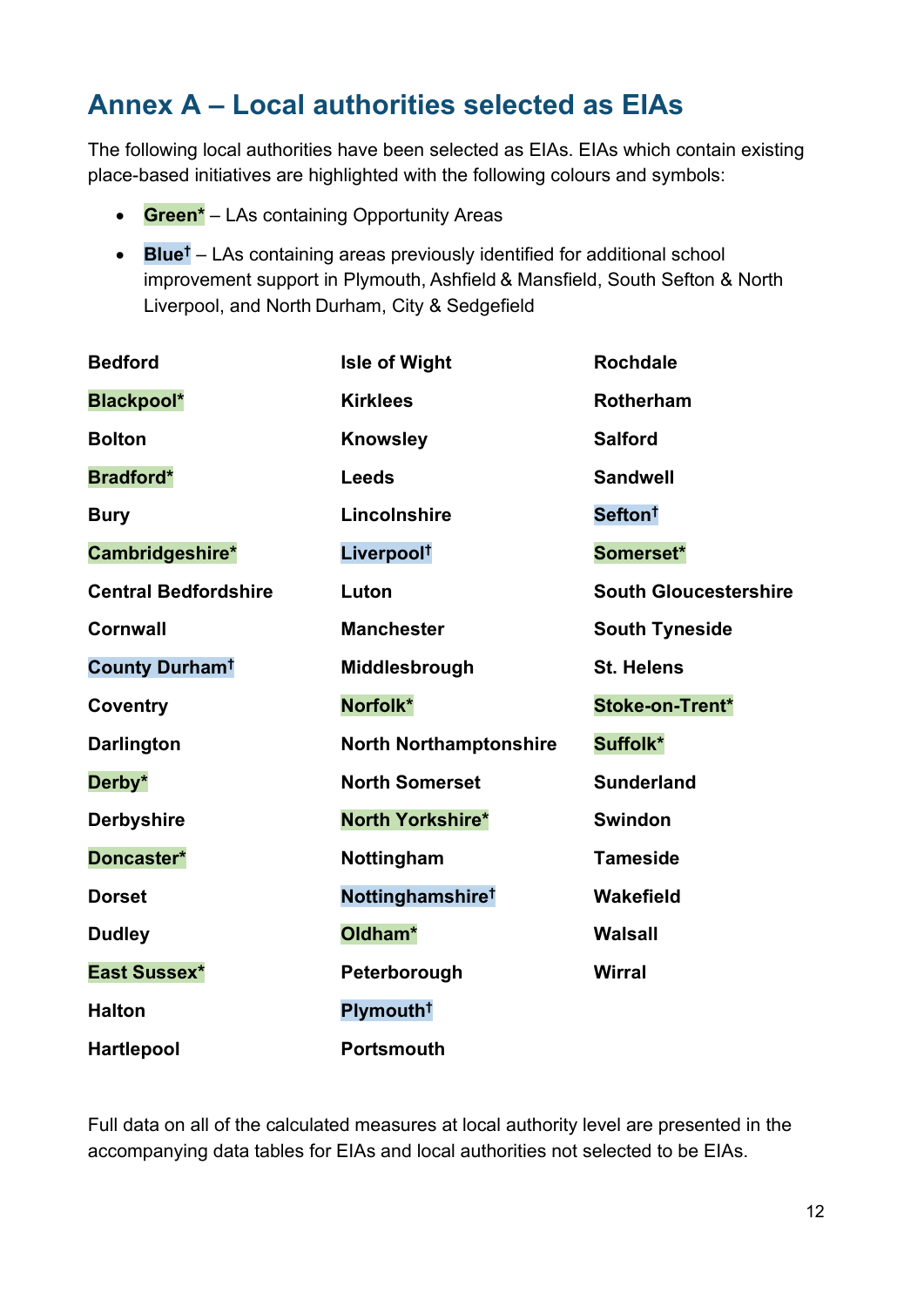# <span id="page-12-0"></span>**Map of Education Investment Areas**

The map below shows all Local Authorities in England, with those selected as Education Investment Areas highlighted.

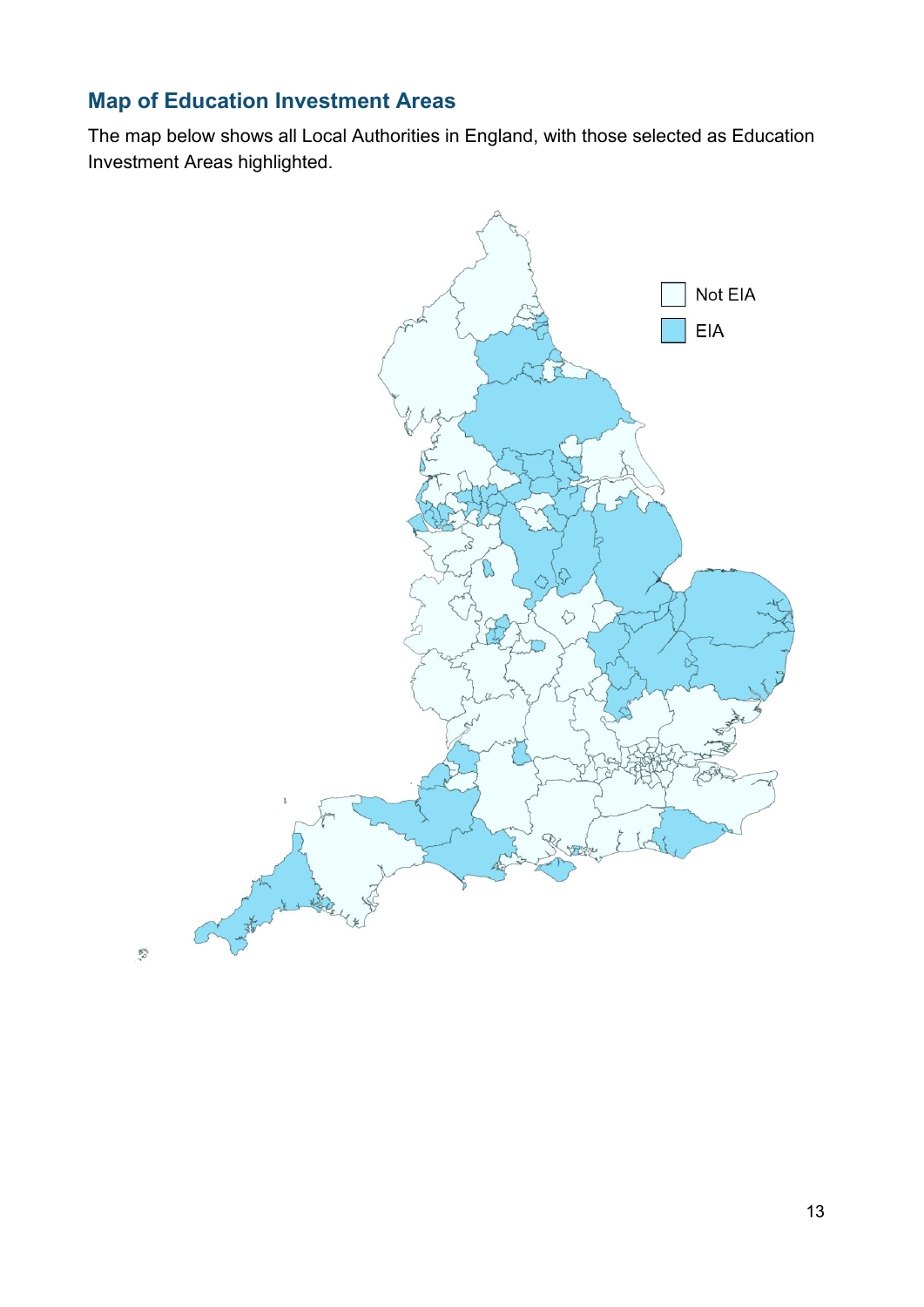## **Annex B – Composite attainment score methodology diagram**

The following figure shows the steps in the methodology to generate a three-year average composite KS2 and KS4 attainment score.

<span id="page-13-0"></span>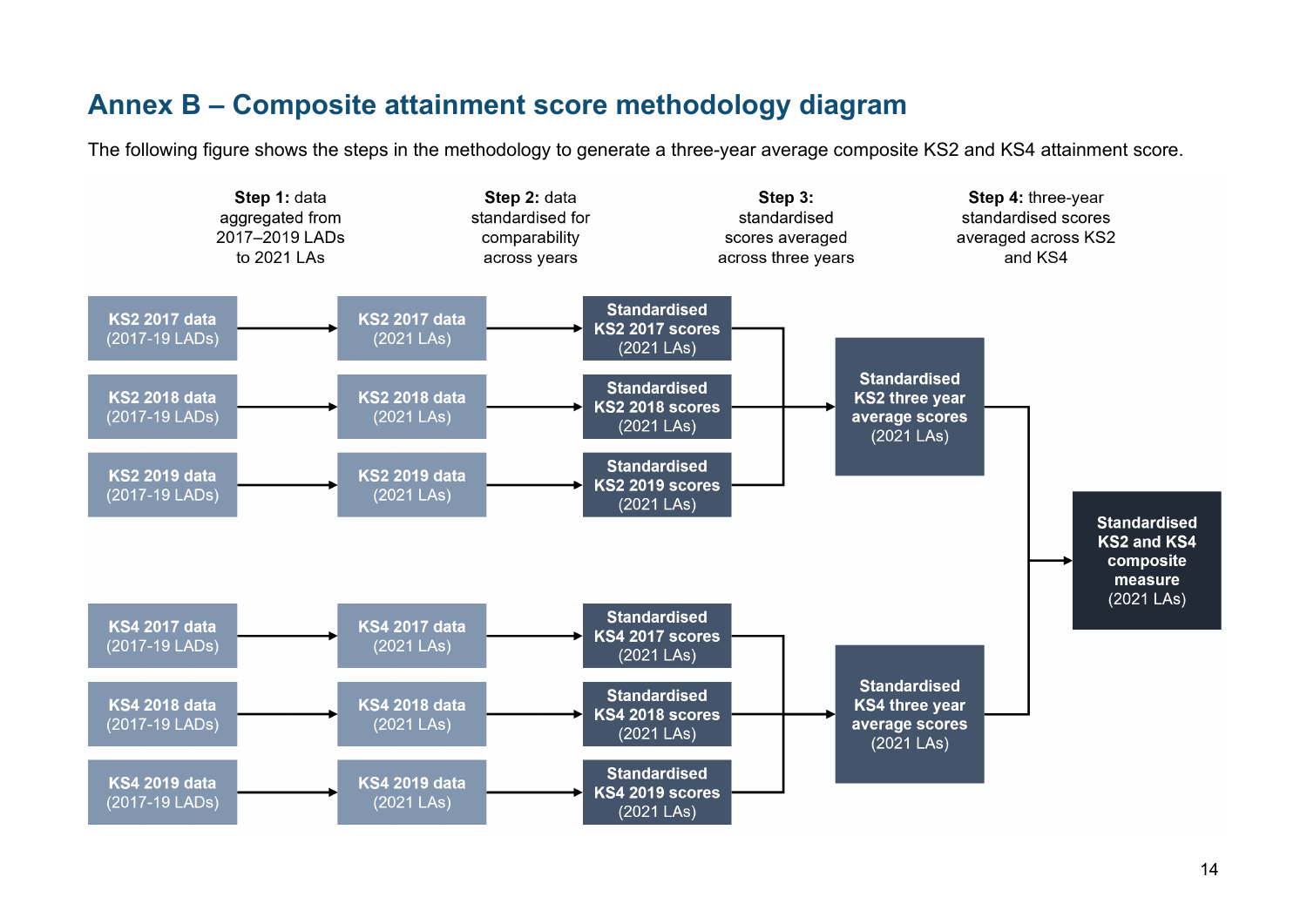# <span id="page-14-0"></span>**Annex C – Local authority district boundary changes**

The following table outlines the local government boundary changes that have been accounted for in the analysis

| Year | <b>Old LAD</b>         | <b>New LAD</b>                         | Source                                      |
|------|------------------------|----------------------------------------|---------------------------------------------|
| 2019 | Bournemouth            | Bournemouth, Christchurch<br>and Poole | Bournemouth, Dorset and Poole Order 2018    |
| 2019 | Poole                  | Bournemouth, Christchurch<br>and Poole | Bournemouth, Dorset and Poole Order 2018    |
| 2019 | Christchurch           | Bournemouth, Christchurch<br>and Poole | Bournemouth, Dorset and Poole Order 2018    |
| 2019 | <b>East Dorset</b>     | Dorset                                 | Bournemouth, Dorset and Poole Order 2018    |
| 2019 | <b>North Dorset</b>    | Dorset                                 | Bournemouth, Dorset and Poole Order 2018    |
| 2019 | Purbeck                | Dorset                                 | Bournemouth, Dorset and Poole Order 2018    |
| 2019 | <b>West Dorset</b>     | Dorset                                 | Bournemouth, Dorset and Poole Order 2018    |
| 2019 | Weymouth and Portland  | Dorset                                 | Bournemouth, Dorset and Poole Order 2018    |
| 2019 | <b>Taunton Deane</b>   | Somerset West and Taunton              | <b>Somerset West and Taunton Order 2018</b> |
| 2019 | <b>West Somerset</b>   | Somerset West and Taunton              | <b>Somerset West and Taunton Order 2018</b> |
| 2019 | <b>Suffolk Coastal</b> | <b>East Suffolk</b>                    | East Suffolk Order 2018                     |
| 2019 | Waveney                | <b>East Suffolk</b>                    | East Suffolk Order 2018                     |
| 2019 | <b>Forest Heath</b>    | <b>West Suffolk</b>                    | <b>West Suffolk Order 2018</b>              |
| 2019 | St Edmundsbury         | <b>West Suffolk</b>                    | <b>West Suffolk Order 2018</b>              |
| 2020 | Aylesbury Vale         | Buckinghamshire                        | <b>Buckinghamshire Order 2019</b>           |
| 2020 | Chiltern               | Buckinghamshire                        | <b>Buckinghamshire Order 2019</b>           |
| 2020 | South Bucks            | Buckinghamshire                        | <b>Buckinghamshire Order 2019</b>           |
| 2020 | Wycombe                | Buckinghamshire                        | <b>Buckinghamshire Order 2019</b>           |
| 2021 | Corby                  | North Northamptonshire                 | <b>Northamptonshire Order 2020</b>          |
| 2021 | East Northamptonshire  | North Northamptonshire                 | Northamptonshire Order 2020                 |
| 2021 | Kettering              | North Northamptonshire                 | Northamptonshire Order 2020                 |
| 2021 | Wellingborough         | North Northamptonshire                 | Northamptonshire Order 2020                 |
| 2021 | Daventry               | West Northamptonshire                  | Northamptonshire Order 2020                 |
| 2021 | Northampton            | West Northamptonshire                  | Northamptonshire Order 2020                 |
| 2021 | South Northamptonshire | West Northamptonshire                  | Northamptonshire Order 2020                 |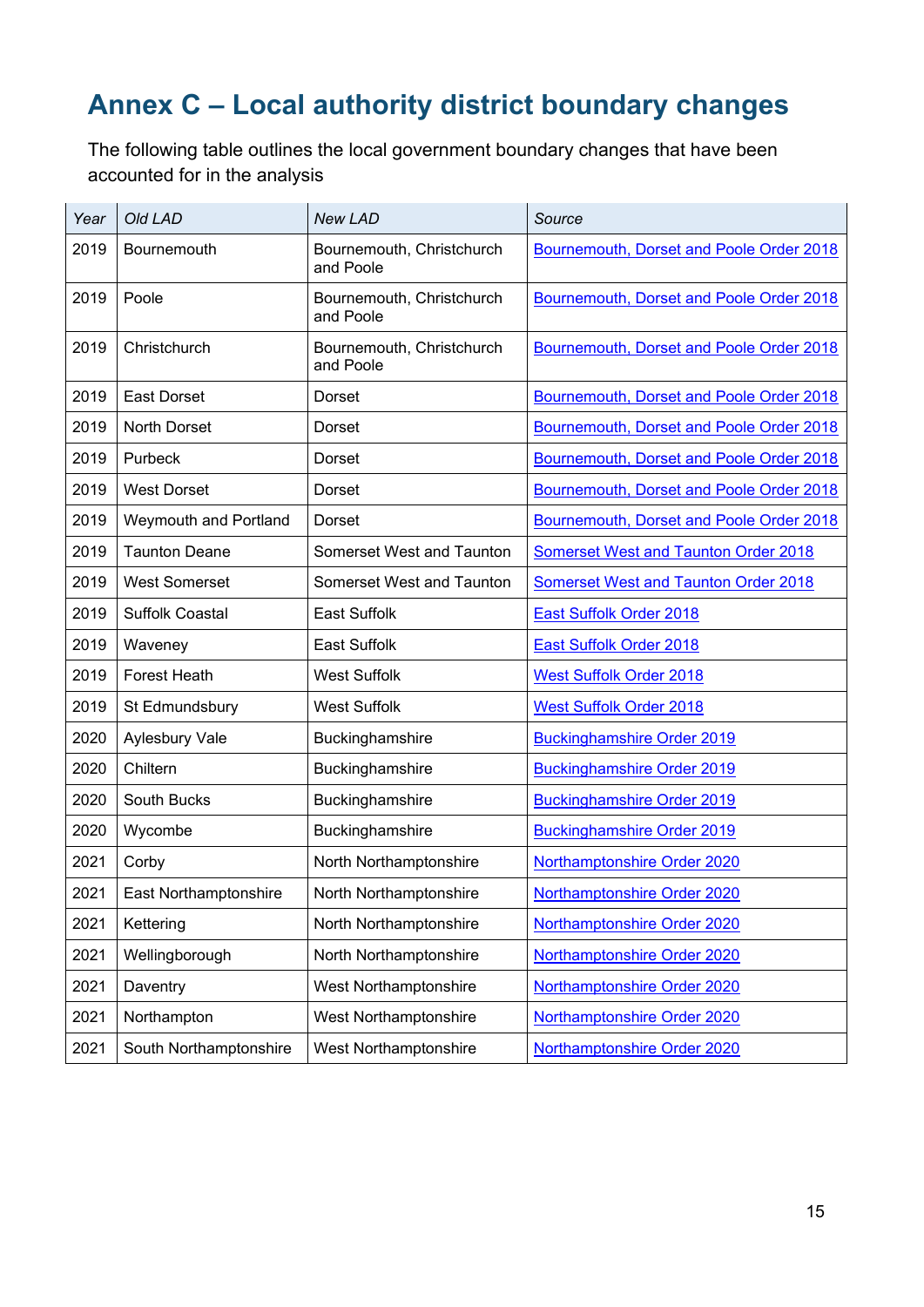# <span id="page-15-0"></span>**Annex D – Local authorities containing previous placebased policies**

The following tables show the local authorities that are automatically selected as EIAs because of existing place-based support within the local authority boundaries.

#### **Local authorities containing areas previously identified for additional school improvement support**

| Area receiving support            | <b>Corresponding LAs</b> |
|-----------------------------------|--------------------------|
| Ashfield and Mansfield            | Nottinghamshire          |
| North Durham, City and Sedgefield | <b>County Durham</b>     |
| Plymouth                          | Plymouth                 |
| South Sefton and North Liverpool  | Liverpool; Sefton        |

#### **Local authorities containing Opportunity Areas**

| <b>Opportunity Area</b>                | <b>Corresponding LAs</b> |
|----------------------------------------|--------------------------|
| Blackpool                              | <b>Blackpool</b>         |
| <b>Bradford</b>                        | <b>Bradford</b>          |
| Derby                                  | Derby                    |
| Doncaster                              | Doncaster                |
| <b>Fenland and East Cambridgeshire</b> | Cambridgeshire           |
| Hastings                               | <b>East Sussex</b>       |
| Ipswich                                | <b>Suffolk</b>           |
| <b>North Yorkshire Coast</b>           | North Yorkshire          |
| Norwich                                | <b>Norfolk</b>           |
| Oldham                                 | Oldham                   |
| Stoke-on-Trent                         | Stoke-on-Trent           |
| <b>West Somerset</b>                   | Somerset                 |